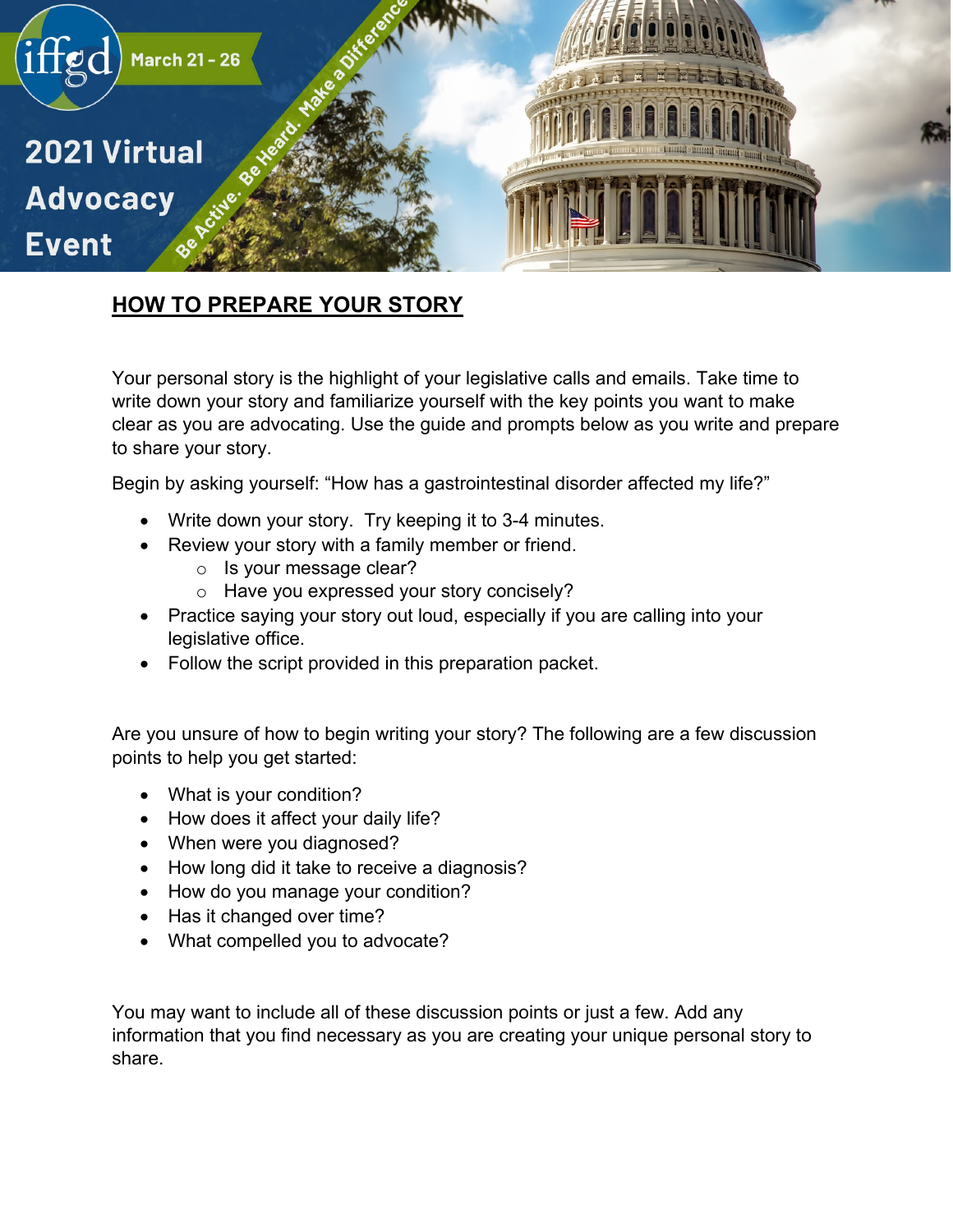

## **SAMPLE CALL/EMAIL SCRIPT**

Good Morning/Afternoon,

My name is **and I live in**   $\blacksquare$ 

I am an advocate with the International Foundation for Gastrointestinal Disorders (IFFGD). IFFGD advocates for all persons affected by functional gastrointestinal (GI) and motility disorders and supports a legislative and policy agenda that meets the needs of the GI patient and caregiver community. IFFGD is a registered nonprofit education and research organization who seeks to inform, assist, and support people affected by GI disorders.

Functional GI and motility disorders (FGIMD's) are the most common digestive disorders, affecting an estimated 1 in 4 people in the U.S. These conditions can affect any part of the digestive tract (i.e. esophagus, stomach, intestines), and include dyspepsia, gastroparesis, irritable bowel syndrome (IBS), gastroesophageal reflux disease (GERD), bowel incontinence, and cyclic vomiting syndrome, among many others. Symptoms range from mild to life-threatening and affect individuals of all ages.

Those living with GI conditions often suffer for years before receiving an accurate diagnosis, are faced with a lack of safe and effective treatment options, and social stigma. Despite the prevalence and severity of these conditions, little is understood scientifically, and treatment options are extremely limited with no known cures. Greater understanding through innovative research, improved provider education, and public awareness are necessary to improve outcomes for the millions of affected and bolster the health of the American people.

## **{Share your functional GI and motility disorder experience. Be concise but let them know how this has affected your life.}**

I am **calling/writing** today to ask for **\_\_\_\_\_\_\_\_\_ (Name of Senator or Representative)'s** help.

Please work to advance the *Safe Step Act* (S.464/H.R.2163). Step therapy occurs when a patient is required to try and fail on insurer-preferred medications before they will agree to cover the treatment chosen by the patient and their healthcare provider.